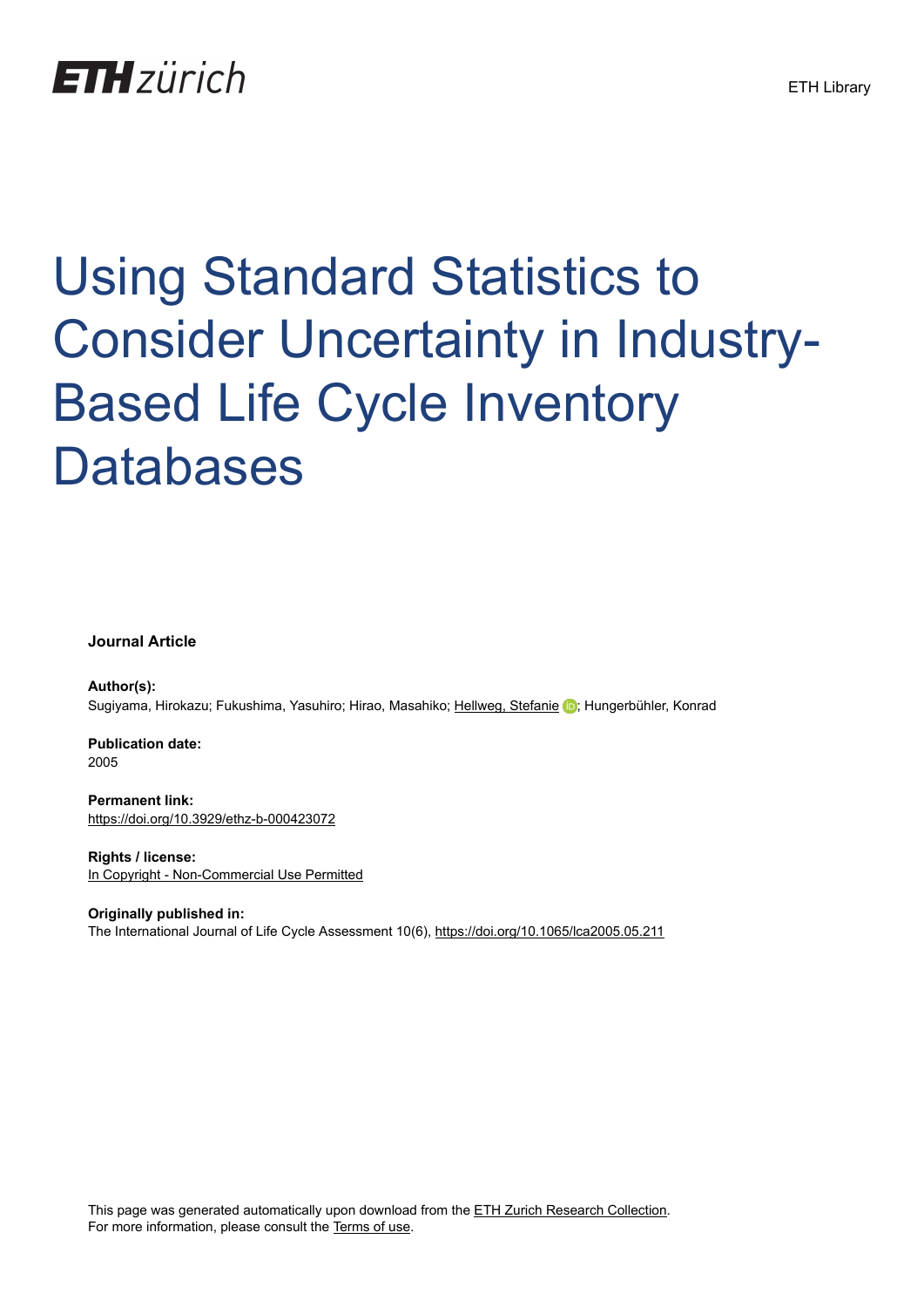## **Uncertainties in LCA (Subject editor: Andreas Ciroth)**

## Using Standard Statistics to Consider Uncertainty in Industry-Based Life Cycle Inventory Databases

**Hirokazu Sugiyama1,2\*, Yasuhiro Fukushima2, Masahiko Hirao2, Stefanie Hellweg1 and Konrad Hungerbühler1**

1 Institute for Chemical and Bioengineering, Swiss Federal Institute of Technology, ETH Hönggerberg, 8093 Zurich, Switzerland 2 Department of Chemical System Engineering, The University of Tokyo, 7-3-1 Hongo, Bunkyo-ku, 113-8656 Tokyo, Japan

\* **Corresponding author** (hirokazu.sugiyama@chem.ethz.ch)

**DOI: http://dx.doi.org/10.1065/lca2005.05.211**

#### **Abstract**

**Goal, Scope and Background.** Decision-makers demand information about the range of possible outcomes of their actions. Therefore, for developing Life Cycle Assessment (LCA) as a decision-making tool, Life Cycle Inventory (LCI) databases should provide uncertainty information. Approaches for incorporating uncertainty should be selected properly contingent upon the characteristics of the LCI database. For example, in industry-based LCI databases where large amounts of up-to-date process data are collected, statistical methods might be useful for quantifying the uncertainties. However, in practice, there is still a lack of knowledge as to what statistical methods are most effective for obtaining the required parameters. Another concern from the industry's perspective is the confidentiality of the process data. The aim of this paper is to propose a procedure for incorporating uncertainty information with statistical methods in industry-based LCI databases, which at the same time preserves the confidentiality of individual data.

**Methods.** The proposed procedure for taking uncertainty in industry-based databases into account has two components: continuous probability distributions fitted to scattering unit process data, and rank order correlation coefficients between inventory flows. The type of probability distribution is selected using statistical methods such as goodness-of-fit statistics or experience based approaches. Parameters of probability distributions are estimated using maximum likelihood estimation. Rank order correlation coefficients are calculated for inventory items in order to preserve data interdependencies. Such probability distributions and rank order correlation coefficients may be used in Monte Carlo simulations in order to quantify uncertainties in LCA results as probability distribution.

**Results and Discussion.** A case study is performed on the technology selection of polyethylene terephthalate (PET) chemical recycling systems. Three processes are evaluated based on CO<sub>2</sub> reduction compared to the conventional incineration technology. To illustrate the application of the proposed procedure, assumptions were made about the uncertainty of LCI flows. The application of the probability distributions and the rank order correlation coefficient is shown, and a sensitivity analysis is performed. A potential use of the results of the hypothetical case study is discussed.

**Conclusion and Outlook.** The case study illustrates how the uncertainty information in LCI databases may be used in LCA. Since the actual scattering unit process data were not available for the case study, the uncertainty distribution of the LCA result is hypothetical. However, the merit of adopting the proposed procedure has been illustrated: more informed decision-making becomes possible, basing the decisions on the significance of the LCA results. With this illustration, the authors hope to encourage both database developers and data suppliers to incorporate uncertainty information in LCI databases.

**Keywords:** Decision making; Life Cycle Inventory (LCI) databases; Maximum Likelihood Estimation (MLE) method; Monte Carlo simulation; PET chemical recycling; rank order correlation coefficient; statistics; uncertainty analysis

#### **Introduction**

New Life Cycle Inventory (LCI) and Life Cycle Assessment (LCA) databases, such as the ecoinvent database [1,2] from Switzerland or JLCA-LCA database [3,4] from Japan, have recently been published. Covering a wide range of industry, representative unit process data on a national level (e.g. whole Japan) or regional level (e.g. Europe) have become available. In this paper, the term unit process data refers to the amount of input and output flow to produce a unit amount of product in an industrial process step. Concerning the uncertainty of unit process data, the ecoinvent database provides probability distributions of inventory data for most of the processes while the current version of the JLCA-LCA database does not include uncertainty information. Approaches for incorporating uncertainty should be selected appropriately because data development procedure is different from database to database. In ecoinvent database, for example, literature is the major basis. Therefore, the reliability of source data itself or inequality in scope between source data and the database (e.g. temporal or geographical gaps) is likely the major source of uncertainty. For this reason, in literature-based LCI databases, approaches that can quantify qualitative sources of uncertainty, such as the Pedigree Matrix approach [5], are important. Conversely, in industry-based LCI databases, up-to-date process data is often available and statistical methods might come into play. For the JLCA-LCA database, major industrial associations collect the most current gate-to-gate data from member companies and process their own data statistically with a critical review according to a guidance manual supplied by the database developer, JLCA. Each association reports unit process data,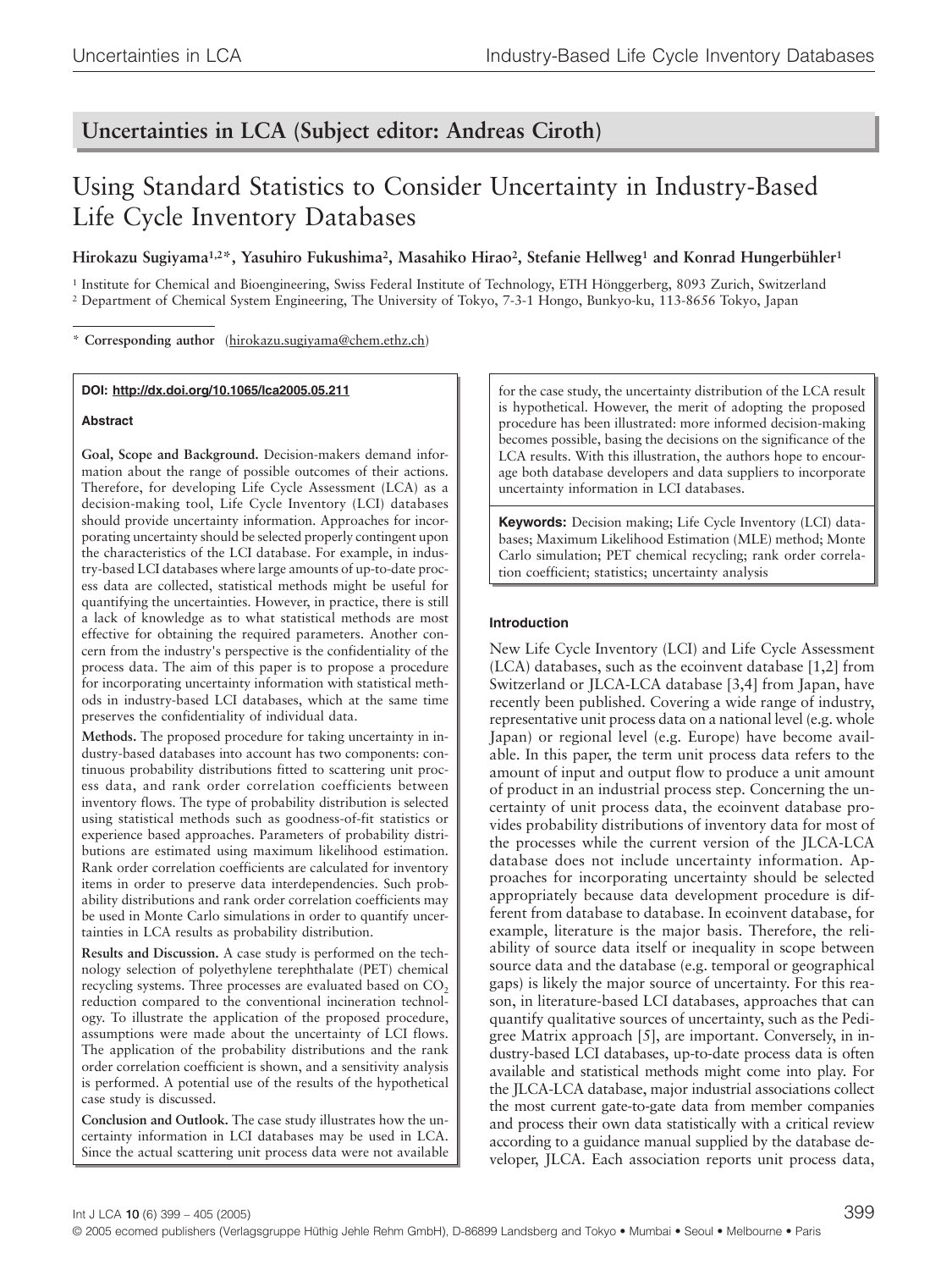averaged over factories, to the database developer. Individual unit process data and copyrights of the data remain with the corresponding industrial associations. Thus, statistical data treatment is left up to the individual association.

For the JLCA-LCA database, the developer has attempted to represent uncertainty by minimum and maximum values: the guidance manual asks each industry association to report minimum and maximum values of unit process data among comparable factories. However, this procedure has two major problems. One is that the deviation of the original distribution is not retrieved. For example, when very small or large values are minimum or maximum values, while most of the data points are centralized near mean value, such deviation cannot be reconstructed later. Another concern is that interdependencies of unit process data are not considered. Although industry associations have a large number of data points at their disposal, information such as deviation and interdependencies are lost in the current procedure. Another aspect in regard to industry data intensive databases is the confidentiality of the data. It is very important for industry that the bare industrial data is not published, but masked in the database. For example, experts in competing companies may detect which technology is involved in the other companies merely through anonymous data. As a result, in the case of the JLCA-LCA database, industrial associations have not, thus far, reported minimum and maximum values, since they are optional.

In order to palliate these shortcomings, we propose a data treatment procedure for industry-based LCI databases. The main aim of this article is to clarify (a) which statistical parameters should be obtained and (b) how classical statistics should be used to derive these parameters in industry-based LCI databases. This method also preserves the confidentiality of the individual data. Continuous probability distributions are fitted to the scattering individual unit process data. Correlation coefficients are used to represent interdependencies. The unit process data is described by probability distributions and correlation coefficients, which can be directly used in Monte Carlo simulations for overall LCI and LCA calculations. In a case study involving polyethylene terephthalate (PET) chemical recycling systems, we show how the presented uncertainty information can be used in LCA, thereby contributing to more informed decision-making.

#### **1 Procedure for Considering Uncertainty in LCI Databases**

#### **1.1 Conventional method of reporting deterministic data in LCI databases**

**Fig. 1** illustrates a hypothetical situation in which an 'overall unit process model' is created. This model includes factories producing the same product in the scope or the corresponding region of the LCI database. This activity corresponds to the aggregating phase in the PHASETS (PHASES in the design of a model of a Technical System) procedure proposed by Carlson and Pålsson [6], where the same technical system is averaged. 'Individual factory data' is assumed to be obtained as raw material *Ai* [t/yr], utility input *Bi* [kWh/ yr] and product output *Pi* [t/yr] for factory *i*. A linear relation is assumed between input and output flows (**Eq. 1**):

$$
A_i = X_i P_i, \quad B_i = Y_i P_i \tag{1}
$$

The value of the parameters  $X_i$  and  $Y_i$  can be scattering over factories. Hanssen and Asbjørnsen have shown such different unit process data from 26 pulp production sites in Sweden [7]. Huijbregts discussed and categorized sources of such uncertainty [8]. Ciroth et al. further discussed the relationship between geographical and technological differences in unit process data [9]. In this paper, the sources of the scattering are not discussed further. The focus lies in the data treatment after obtaining scattering industrial data.

One common way to determine *X* and *Y*, the parameters of the 'overall unit process model', is to use weighted averages based on the market share, as displayed in **Eq. 2**.

$$
X = \mu_X = \sum_{i=1}^n w_i X_i, \ \ Y = \mu_Y = \sum_{i=1}^n w_i Y_i, \ \ w_i = \frac{P_i}{\sum_{i=1}^n P_i}
$$
 (2)

where  $w_i$  is the market share of factory  $i$  to the whole production amount, and *n* is the number of factories inside the database scope. This approach is often followed in conventional LCI databases. Information of scattering data is obviously lost. Ideally, the parameter *X*, for example, can be presented as a discrete function using the individual values



**Fig. 1**: Modeling a production process including several comparable factories. This example is used in section 1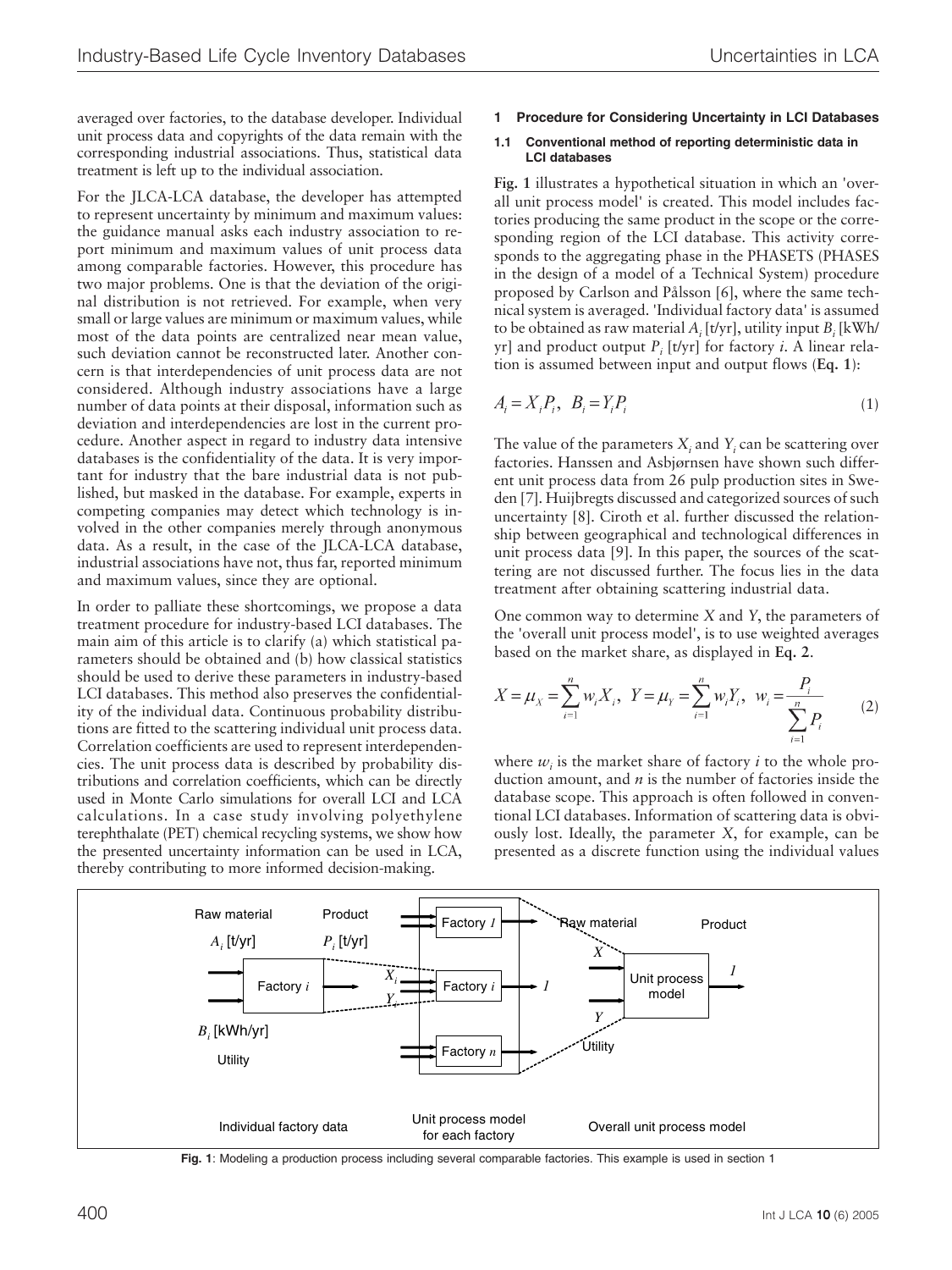of  $X_i$  and  $w_i$ . However, as mentioned before, it is often difficult to publish such individual data in LCI databases due to confidentiality reasons (see Fig. 1).

#### **1.2 New procedure for including uncertainty information in industry-based LCI databases**

The proposed procedure is comprised of two components: the first is fitting continuous probability distributions to *Xi* and *Yi* (**Fig. 2**). Fitting continuous distributions is employed for the purpose of masking bare unit process data in each factory. After specifying the type of distribution, the characteristic parameters of the distribution (e.g. mean, standard deviation) are estimated using the Maximum Likelihood Estimation (MLE) method [10,11]. The second component is a correlation coefficient between  $X_i$  and  $Y_i$ . Such correlations are represented by the rank order correlation coefficient [11]. Derivation of these components is described in detail in the following sections.

The merits of this approach within LCA are the following: (a) It facilitates Monte Carlo simulations, which are simple, can manage every kind of distributions, and can be used with any kind of operation [12]. (b) Monte Carlo simulations are increasingly applied in LCA, e.g. [13–15]. (c) LCA software has started implementing this approach (e.g. GaBi 4 [16] or Sima Pro 6 [17]). A more detailed comparison of Monte Carlo simulations with other uncertainty propagation approaches is presented by Ciroth et al. [18].



**Fig. 2**: Two components of the proposed procedure: probability distribution using the Maximum Likelihood Estimation (MLE) method and rank order correlation coefficient

#### **1.2.1 Fitting probability distributions and estimating characteristic parameters by the Maximum Likelihood Estimation (MLE) method**

There is no established rule for fitting probability distributions on scattering individual unit process data. However, several suggestions are found in literature. Hanssen and Asbjørnsen have analyzed unit process data from 26 production sites and found that binominal distributions can best estimate process emissions (e.g.  $SO_2$  emission per product) [7]. If more than 30 data points are available, goodness-offit (GOF) statistics can assist in identifying the best-fit distribution among a set of candidates [11]. In cases where few data points are available, expert judgment may be needed. Maurice et al. have proposed the use of uniform, triangular and pert distributions (derived from beta distribution), which have a limited range [12]. Ecoinvent, in its current version, uses lognormal distributions for all unit process data [1,2].

After specifying the type of probability distribution, the characteristic parameters of the distribution should be estimated. We propose the use of the MLE method, which is the most common technique used to fit distributions to available data sets [11]. The maximum likelihood estimators of a distribution are the values of its parameters that produce the maximum joint probability density for the observed data. Consider a probability distribution type defined by a single parameter,  $\alpha$ . The likelihood function  $L(\alpha)$  is proportional to the probability that a set of n data points  $X_i$  could be generated from the distribution with probability density *f(X)* and given by **Eq. 3**

$$
X = \mu_X = \sum_{i=1}^n w_i X_i, \ \ Y = \mu_Y = \sum_{i=1}^n w_i Y_i, \ \ w_i = \frac{P_i}{\sum_{i=1}^n P_i}
$$
 (3)

For incorporating the market share  $w_i$ , the likelihood function is modified and redefined as (**Eq. 4**)

$$
L(\alpha) = \prod_{i=1}^{n} \left( f(X_i, \alpha) \right)^{\lambda w_i}
$$
 (4)

where *N* is an arbitrary number such as 1000, which is large enough to make  $N w_i$  an integer. Technically,  $X_i$  is treated as quasi *Nw<sub>i</sub>* numbers of data points. For example, *X<sub>j</sub>*, with 35.2% market share  $w_j$ , is treated as 352 data points of  $X_j$  when N is 1000. By having the power term  $N w_i$ , values of  $X_i$  with a larger market share receive more weight and vice versa. The maximum likelihood estimator is then the value of  $\alpha$  that maximizes  $L(\alpha)$ . It is determined by taking the partial differential of  $L(\alpha)$  with respect to  $\alpha$  and setting it to zero [11] (**Eq. 5**).

$$
\frac{\partial L(\alpha)}{\partial \alpha} = 0 \tag{5}
$$

Estimated parameters depend on the type of the distribution. For example, in the case of normal or lognormal distribution, both mean and standard deviation determine the property of the distribution and become maximum likelihood estimators. When normal distribution or lognormal distribution is fitted to *X*, *Y* in the example of Fig. 1, MLE provides the mean and standard deviation, which then define the distribution. For example, *X* can be expressed as (**Eq. 6**),

$$
X = Lognormal\left(\mu_X, \sigma_X\right) \tag{6}
$$

where the mean value  $\mu_X$  is equivalent to the value in Eq. (2). The fittings based on MLE and GOF statistics are available in commercial software (e.g. BESTFIT [19]).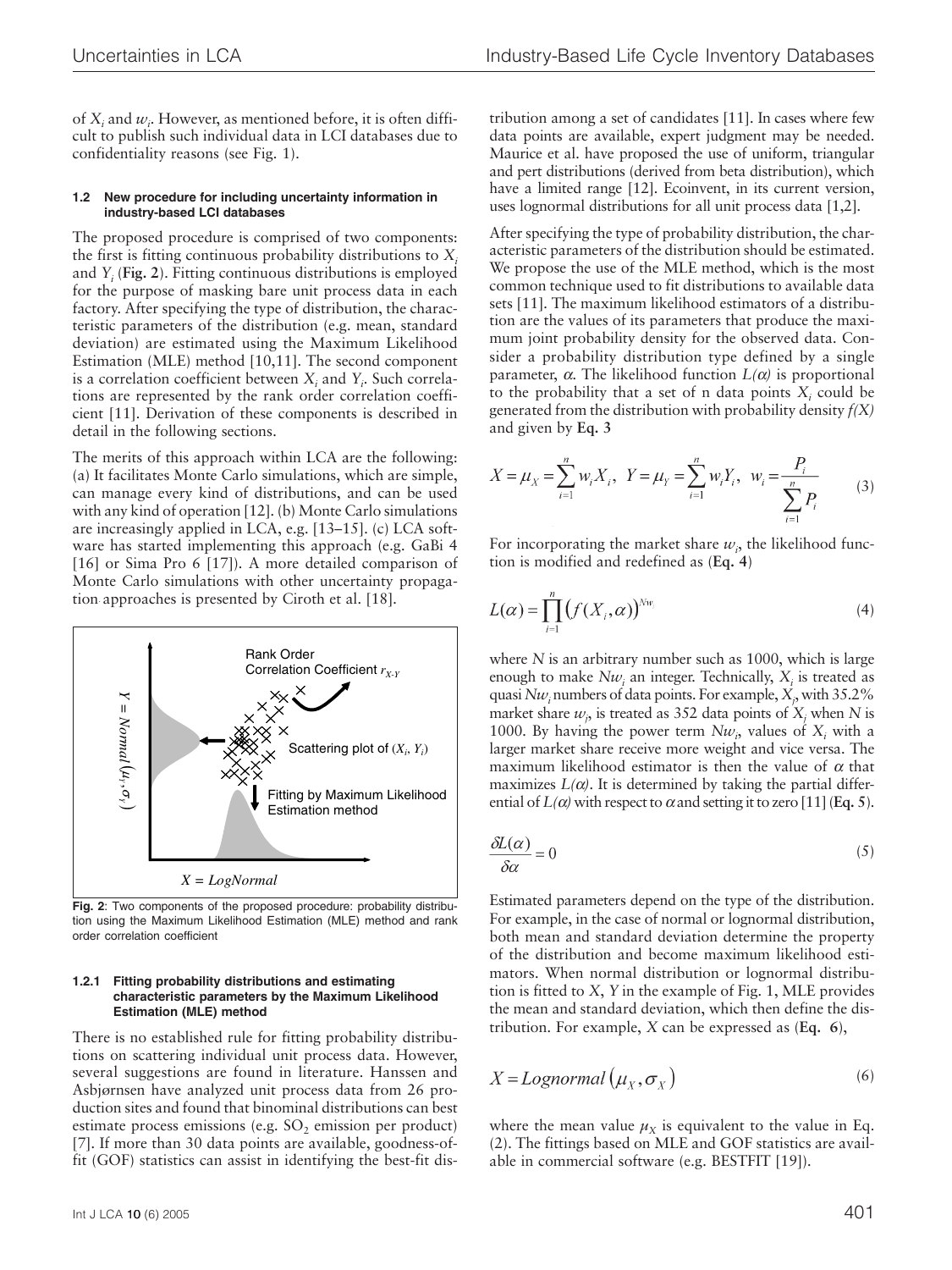In order to preserve interdependencies of inventory items, we propose the use of Spearman's rank order correlation coefficient (**Eq. 7**) [11].

$$
r_{X-Y} = 1 - \frac{6}{N^3 - N} \sum_{i=1}^{N} (rank(X_i) - rank(Y_i))^2
$$
 (7)

Here again, it is assumed that a number of  $N w_i$  data points have the value of  $X_i$ , and  $Y_i$ .  $rank(X_i)$  is the rank among the *N* tuple data points. For example,  $\overline{X}_1$ , the largest among all *X*, is treated as  $Nw_1$  numbers of points with rank 1.  $X_2$ , the second largest, is treated as  $Nw_2$  points with rank  $1 + Nw_1$ . As seen in Eq. 7, if  $X_i$  and  $Y_i$  have the same rank for every *i*, the correlation coefficient becomes 1. The use of rank order correlation coefficient instead of regression correlation coefficient makes it possible to generate correlated variables from two probability distributions in the Monte Carlo simulation; numbers which were once generated independently are transformed to desired distributions preserving rank order correlation coefficient [20]. This algorithm is implemented in commercial software, e.g. @RISK® [19], which is an add-in software to MS-EXCEL®.

#### **1.3 Unit process model to process chain model**

The LCI can be calculated by creating process chain models. A simple example is shown in **Fig. 3**, where the product of process B is the raw material of the process A. The parameters of each unit process, normalized by its product amount, are described by probability distributions and correlation coefficients. Using the product amount of process A as a functional unit, the overall input (*SX*, *TX* and *Y*) can be calculated by using Monte Carlo simulation.



**Fig. 3**: Creation of the process chain model from two unit process models. The product of the process B is the raw material for the process A. The parameters for the whole process chain models are normalized by the unit production amount of process A

### **2 Case Study**

#### **2.1 Definition of the goal and scope**

The goal of the case study is to illustrate the application of our procedure in the previous section. Emphasis is placed on highlighting the benefits of our procedure, rather than on the numerical facts. The intended decision-maker is, for example, a (local) government that wants to reduce  $CO<sub>2</sub>$ emissions by introducing a PET chemical recycling process with 1,000 t/yr capacity. Recycling options in the PET product life cycle are shown in **Fig. 4**. The functional unit of the study is 1,000 t/yr of used PET bottles. In this hypothetical case, we assume that the significance level is desired as 90% by the (local) government. The life cycle  $CO<sub>2</sub>$  emissions are compared before and after the installation of the recycling plant; i.e. the base case is the current condition, in which used bottles are incinerated with electricity generation at 10% thermal efficiency. Among emissions through the life cycle of PET bottles,  $CO_2$ ,  $NO_X$ ,  $SO_X$  are major contributing emissions within the Eco Indicator 99 method [21], using the LCI dataset 'PET, bottle grade, at plant (RER)' of the ecoinvent database [22]. In this work,  $CO<sub>2</sub>$  is taken as a reduced environmental metric because  $CO_2$ ,  $NO_x$  and  $SO_y$ are emitted in conjunction (e.g. in fuel consumption). For the purposes of this study, namely the illustration of the method presented in Section 2, the assessment of  $CO<sub>2</sub>$  is sufficient, as other environmental metrics could be calculated in a similar way. In each option, 1,000 t/yr of used PET are supplied to recycling processes after pre-treatment in conventional flaking processes.

For the inventory analysis, existing unit processes are modeled using previous studies for PET products [23–25]. Unit processes inside the single dotted line in Fig. 4 are modeled with input and output flows, while the ones outside the line are modeled using cumulative  $CO<sub>2</sub>$  emission factors; i.e. total  $CO<sub>2</sub>$  amount emitted for providing the product up to the dotted line. Chemical recycling processes are modeled using the chemical process simulator HYSYS® [26] with information from literature [27–29] or corresponding industry.  $CO<sub>2</sub>$  emissions in each option or the base case are calculated using Eq. 8, and changes of CO<sub>2</sub> emissions from the base case are calculated with **Eq. 9**.

$$
\mathcal{Q}_i(CO_2, \boldsymbol{p}_i) = Out(CO_2, \boldsymbol{p}_i) + \sum_a In(a, \boldsymbol{p}_i) \cdot \varphi(CO_2, a)
$$
  
- 
$$
\sum_b Out(b, \boldsymbol{p}_i) \cdot \varphi(CO_2, b)
$$
 (8)

$$
\Delta\Omega_{i, BaseCase} (CO_2) = \Omega_i (CO_2, \mathbf{p}_i)
$$
  
- 
$$
\Omega_{BaseCase} (CO_2, \mathbf{p}_{BaseCase})
$$
 (9)

 $\Omega$ (CO<sub>2</sub>) are the CO<sub>2</sub> emissions from the life cycle systems (the whole system in Fig. 4) for  $i$ : option  $1-3$  or the base case.  $Out(CO_2)$  are the  $CO_2$  emissions occurring directly from the system (single dotted line). *a* and *b* refer to material or energy. *In* and *Out* are inputs and outputs to and from the boundary, and  $\varphi$  is the cumulative  $CO_2$  emission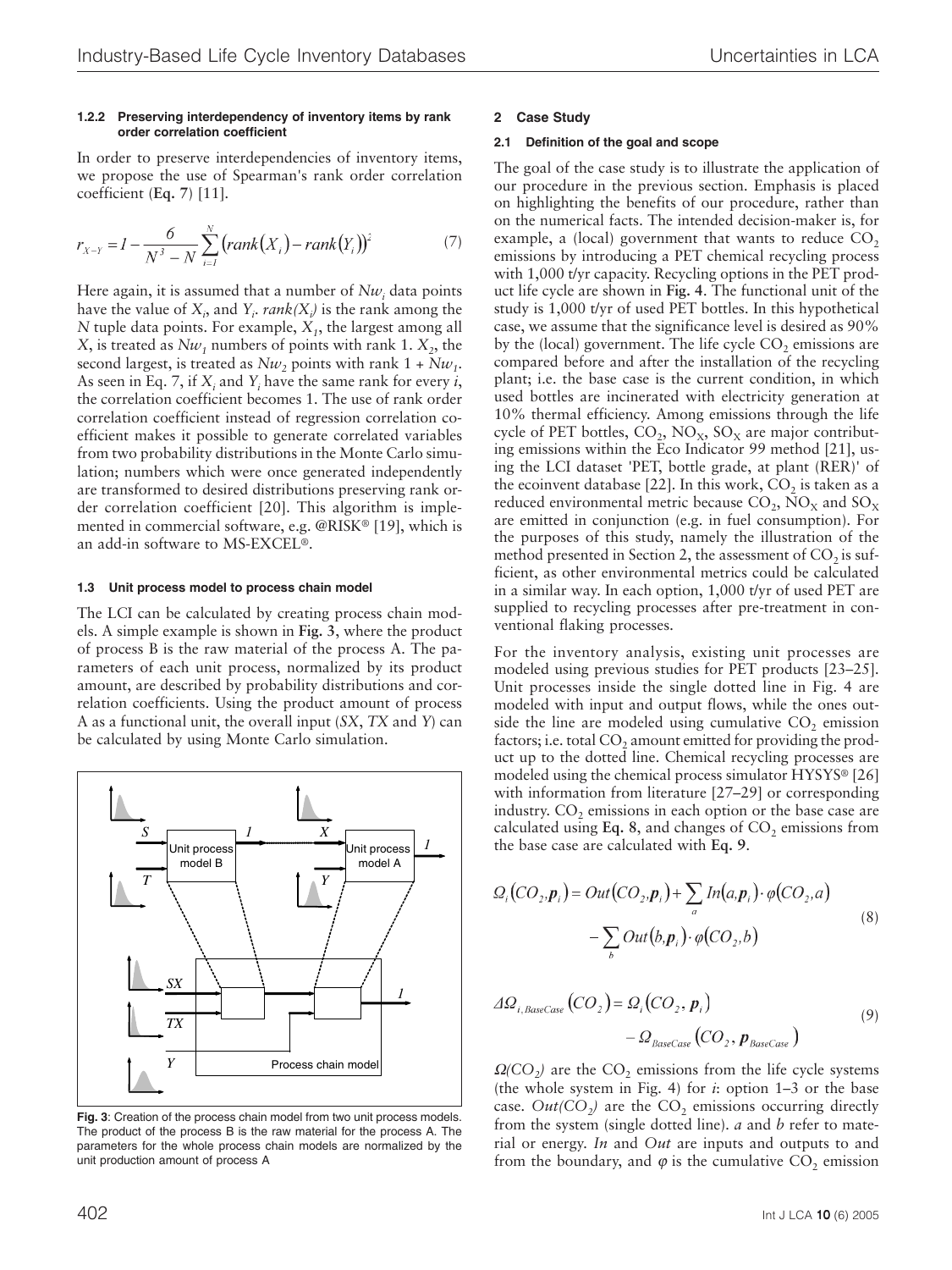

**Fig. 4**: Life cycle systems of PET products considering different options for chemical recycling processes. Abbreviation: pX refers to para xylene, mX to mixed xylene, BHET to bis(hydroxyethyl) terephthalate, DMT to dimethyl terephthalate and PTA to purified terephthalic acid

factor for the corresponding material or energy. *p* is a set of parameters representing the uncertainty of unit processes data consisting of the type of probability distribution, parameters for the distribution and correlation coefficients.

#### **2.2 Uncertainty input information**

In each of the foreground and existing processes (i.e. pX production, PTA production, incineration and flaking and washing processes), the amounts of utility consumption (e.g. electricity, steam and cooling water) were assumed to be log normally distributed. Reported data were used as mean values. The coefficient of variation, i.e. the ratio of standard deviation to the mean value, was set to 0.5 for electricity, 0.3 for steam and 0.1 for cooling water. Within one unit process, rank order coefficients between utility consumptions were assumed to be 0.8. It is reasonable to assume a positive correlation, because processes with better thermal efficiency tend to use less steam and cooling water. As an example, probability distributions in the primary PTA production are shown in **Table 1**. Additionally, transport dis-

**Table 1**: Utility consumption in primary PTA production (excerpt from [23] normalized by 1 kg of PTA as a product)

| Utility demand                              | <b>Mean value</b> | unit       | Probability<br>distribution |
|---------------------------------------------|-------------------|------------|-----------------------------|
| Electricity from grid                       | 0.651             | <b>kWh</b> | Lognormal,<br>$CV=0.5$      |
| Middle pressure steam<br>from utility plant | 0.848             | kg         | Lognormal,<br>$CV=0.3$      |
| Low pressure steam from<br>utility plant    | 0.848             | kg         | Lognormal,<br>$CV=0.3$      |
| cooling water                               | 193               | kg         | Lognormal,<br>$CV=0.1$      |

tances are assumed to be triangle distributions, ranging  $\pm 50\%$ around the mean values  $[23,25]$ . For the cumulative CO<sub>2</sub> emission factor of electricity, a discrete distribution is created based on the share of different production technologies [24]. No probability distribution is assumed on other cumulative CO<sub>2</sub> emission factors.

#### **2.3 LCA results and interpretation**

**Fig. 5** shows the deterministic values of ∆Ω*i,BaseCase(CO2)* for option  $i$  ( $i$  = 1–3). On the one hand,  $CO<sub>2</sub>$  is emitted from the recycling processes. On the other hand, however, the substitution of virgin material for bottles and fibers leads to a saving of  $CO<sub>2</sub>$  emissions.  $CO<sub>2</sub>$  emissions also decrease in the incineration process of PET bottles, because stopping incin-



**Fig. 5:** Changes of CO<sub>2</sub> emission after installing recycling processes. The functional unit is the treatment of 1,000 t/yr of used beverage PET bottles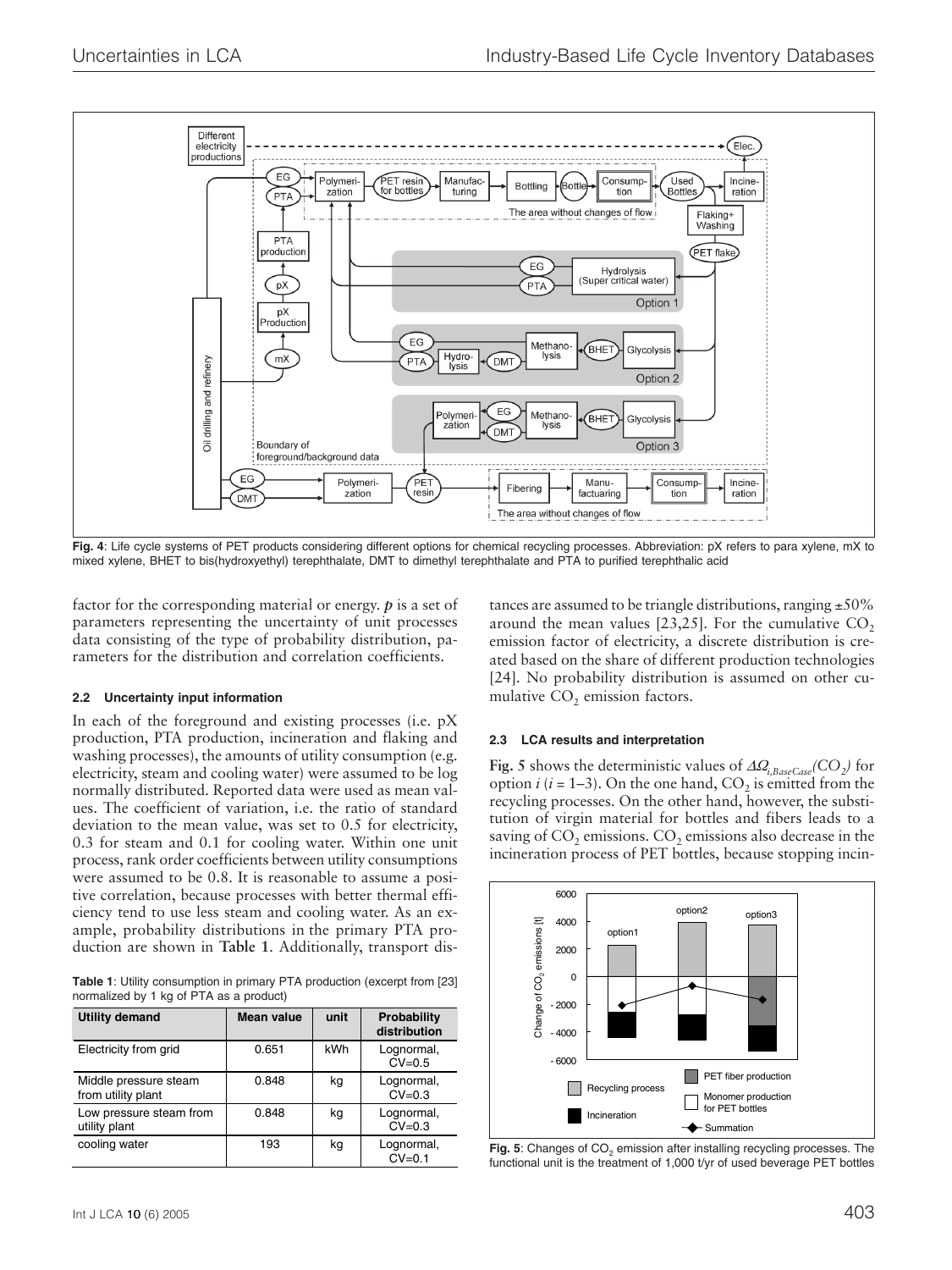eration of PET directly reduces the CO<sub>2</sub> emissions. The substitution of conventional electricity production through PET incineration is included in the graph. However, this increase is very small due to the low net calorific value of PET and the low energy recovery efficiency (10% in [23,25]). The summation indicates that all three recycling options reduce  $CO<sub>2</sub>$  emissions. Option 1 is the most promising option; however, it is very close to option 3. In such cases, uncertainty analysis becomes instrumental in evaluating the significance of the difference between the two alternatives.

Relative indicators help us to judge the significance of such differences [30]. This can be calculated as follows (**Eq. 10**);

$$
\Delta\Omega_{i,j}(CO_2) = \Omega_i(CO_2, p_i) - \Omega_j(CO_2, p_j)
$$
\n(10)

In Fig. 6, the results of  $\Delta\Omega_{i,\text{option 1}}(CO_2)$  (*i* = option 2, 3) are shown. The probability that option 1 becomes superior to option 3 can be calculated from the integration of the probability distribution ∆Ω*option3,option1(CO2)* above 0, which is 61%. Option 2 can be regarded as inferior to option 1 by 99%. If the decision-maker sets the significance level to 90%, option 2 can be rejected as promising for implementation. Option 3 may remain in the scope of comparison to be analyzed further. This illustrates that the deterministic analysis alone might have led to conclusions which are not statistically relevant. Conversely, after considering uncertainty, differences between options become more evident, enabling a more informed decision-making process. One prerequisite of such uncertainty analysis is an LCI database containing uncertainty information. Industry-based LCI databases can provide uncertainty information with the parameters and procedures proposed in this paper.

The contribution of each input uncertainty distribution to the cumulative uncertainty can be quantified by correlation coefficients between the values of each input distribution and the values of the output distribution. Because a linear model is used in this case study, multivariate stepwise regression method is used and normalized regression coefficients [20] are calculated. If the model is not linear, use of the rank order correlation coefficients is recommended [19]. Huijbregts et al. presented this correlation analysis as a sensitivity analysis, where input parameters are prioritized for further analysis [13]. **Fig. 7** shows the five highest contributing



**Fig. 6**: Difference between options 2 and 3 and option 1(∆Ω<sub>i,option1</sub>(CO<sub>2</sub>), i=option 2, 3) with indicators of 1%, 5%, mean, 95% and 99% points. Option 1 can be regarded as superior to option 3 at 61% probability by the integration of  $\Delta\Omega_{\text{option3},\text{option1}}(CO_2)$  above 1



**Fig. 7**: Sensitivity analysis to ∆Ω<sub>option3,option1</sub>(CO<sub>2</sub>) showing the normalized regression coefficients between input probability distributions to the probability distribution of  $\Delta\Omega_{\text{option3},\text{option1}}(CO_2)$ 

parameters for ∆Ω*option3,option1(CO2)*. The results show that the discrete distribution of the  $CO_2$  emission factor dependent on the electricity mix contributes most to  $\Delta\Omega_{\text{option3},\text{option1}}(\text{CO}_2)$ . The coefficient value 0.8 of electricity mix means that a one standard deviation increase in the electricity mix increases  $ΔΩ<sub>option3,option1</sub>(CO<sub>2</sub>)$  by 0.8 standard deviations. Thus, the electricity mix should be given priority in further analysis. A possible refinement would be to check the latest emission factor, as the technology mix of electricity production changes from year to year. Another possibility would be to examine whether some processes use specific electricity sources. For example, less expensive nighttime electricity is usually dominated by nuclear electricity generation in Japan. The second contribution comes from electricity consumption in the primary PTA process, followed by other process data. Through these means of analysis, potential areas of improvement in the LCI model and data can be identified. This can be considered a further benefit of introducing uncertainty parameters in LCI databases. Parameters with larger absolute coefficient values should get priorities for further analysis. In Fig. 7, we only show the parameters with coefficients larger than 0.08, because the contribution of all other parameters to the cumulative uncertainty is less than 10% of the contribution of the most influential parameter (electricity mix).

#### **3 Conclusions**

Drawing on the problems of the JLCA-LCA database, we have proposed a procedure for incorporating uncertainty information in industry-based LCI databases, using standard statistical methods. The goal of our procedure is to support industry-based LCI databases to incorporate scattering unit process data while retaining confidentiality in order to achieve more informed decision-makings in LCA. This procedure has two components: fitting probability distributions to scattering data, and rank order correlation coefficients between interdependent LCI flows. This data can be directly applied in LCA using the Monte Carlo simulation. It is quite probable that problems similar to those in the JLCA-LCA database occur in other industry-based LCI databases (e.g. GaBi [16]). Therefore, the use of the proposed procedure is not limited to the JLCA-LCA database.